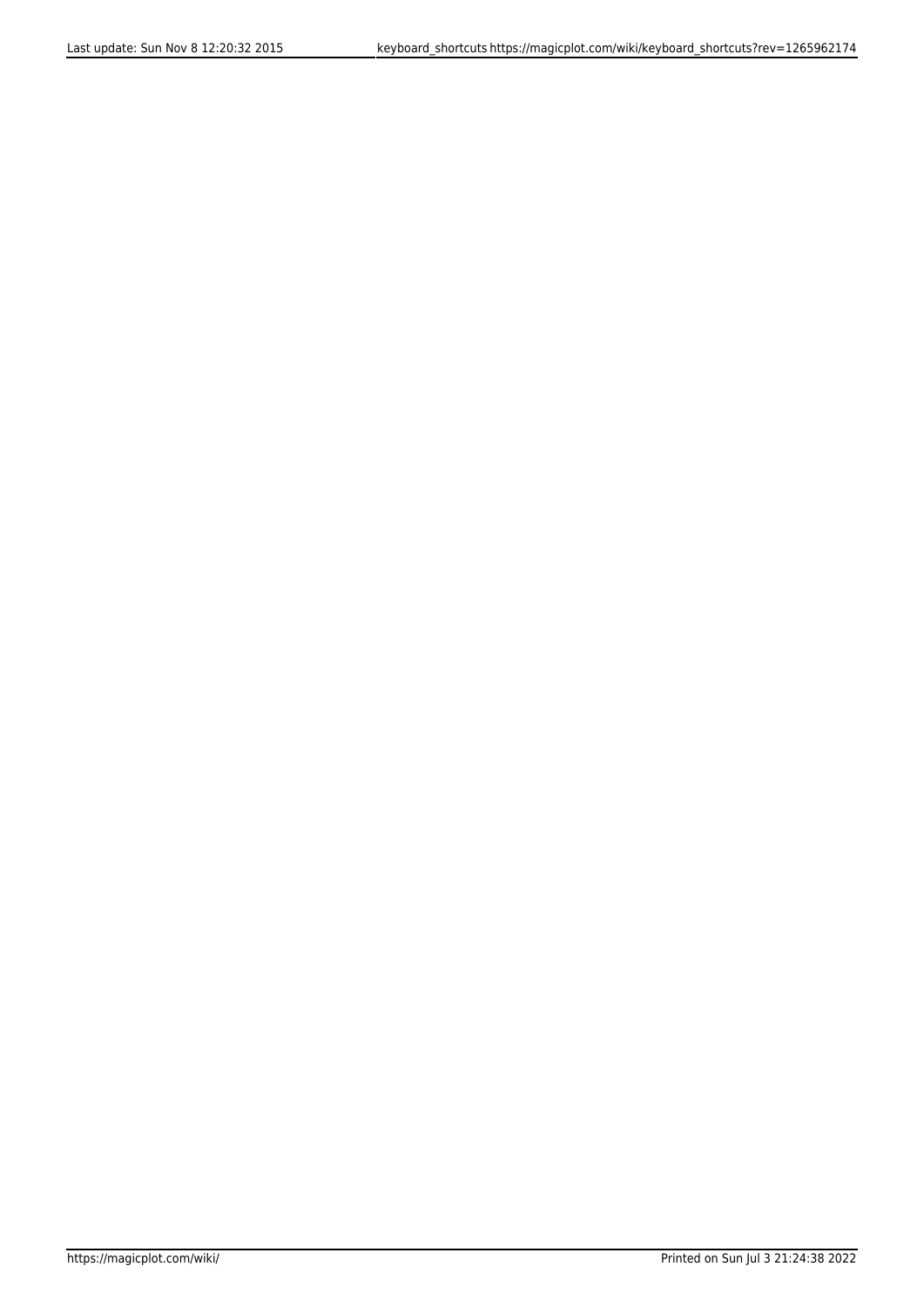# <span id="page-2-0"></span>**Keyboard Shortcuts**

MagicPlot keyboard shortcuts are almost the same in different operating systems (Windows, Mac OS, Linux). The main difference is in modifier keys used: Ctrl on PC (Windows, Linux) and Command on Mac. Some shortcuts were altered to avoid coincidences with system ones.

#### **Mac Keyboard Symbols**

- ⌘ Command (Meta) key
- *î* Shift key
- $\sim$  Option (Alt) key
- ^ Control key

## <span id="page-2-1"></span>**Common shortcuts**

| Windows or Linux Key Mac OS Key  Action |                                                       |                             |  |  |  |
|-----------------------------------------|-------------------------------------------------------|-----------------------------|--|--|--|
| Ctrl+0                                  | $*$ 0                                                 | Open project                |  |  |  |
| Ctrl+S                                  | <b></b> ន                                             | Save project                |  |  |  |
| Ctrl+Shift+S                            | <b>H</b> 1 S                                          | Save project as             |  |  |  |
| Ctrl+N                                  | <b>H</b> N                                            | New project                 |  |  |  |
| Ctrl+I                                  | $\frac{1}{2}$                                         | Import table from text file |  |  |  |
| Ctrl+P                                  | ЖP                                                    | Preview image               |  |  |  |
| Ctrl+E                                  | <b>HE</b>                                             | Export image                |  |  |  |
| Ctrl+U                                  | <b>ж U</b>                                            | MagicPlot preferences       |  |  |  |
| Ctrl+Q                                  | <b>HQ</b>                                             | Quit                        |  |  |  |
| <b>Undo/Redo</b>                        |                                                       |                             |  |  |  |
| $Ctrl+Z$                                | <b>HZ</b>                                             | Undo                        |  |  |  |
| Ctrl+Shift+Z or Ctrl+Y                  | $\frac{1}{2}$ f $\frac{1}{2}$ or $\frac{1}{2}$ Y Redo |                             |  |  |  |
| Ctrl+H                                  | ЖH                                                    | Show command history window |  |  |  |
| <b>Clipboard</b>                        |                                                       |                             |  |  |  |
| $Ctrl+X$                                | <b>HX</b>                                             | Cut                         |  |  |  |
| Ctrl+C                                  | <b>HC</b>                                             | Copy                        |  |  |  |
| Ctrl+V                                  | ЖV                                                    | Paste                       |  |  |  |
| Ctrl+A                                  | ЖA                                                    | Select all                  |  |  |  |

#### <span id="page-2-2"></span>**Table shortcuts**

| Windows or Linux Key Mac OS Key |                              | Action                                |
|---------------------------------|------------------------------|---------------------------------------|
| F <sub>2</sub> or Double click  | Double click                 | Edit cell                             |
| Ctrl+F2                         | $\frac{4}{5}$ F <sub>2</sub> | Set or edit column formula            |
| F4                              | F4                           | Rename column (edit header)           |
| Ctrl+Enter                      | <b>% Return</b>              | Recalculate column                    |
| Ctrl+Drag header                |                              | v Drag header Rearrange table columns |